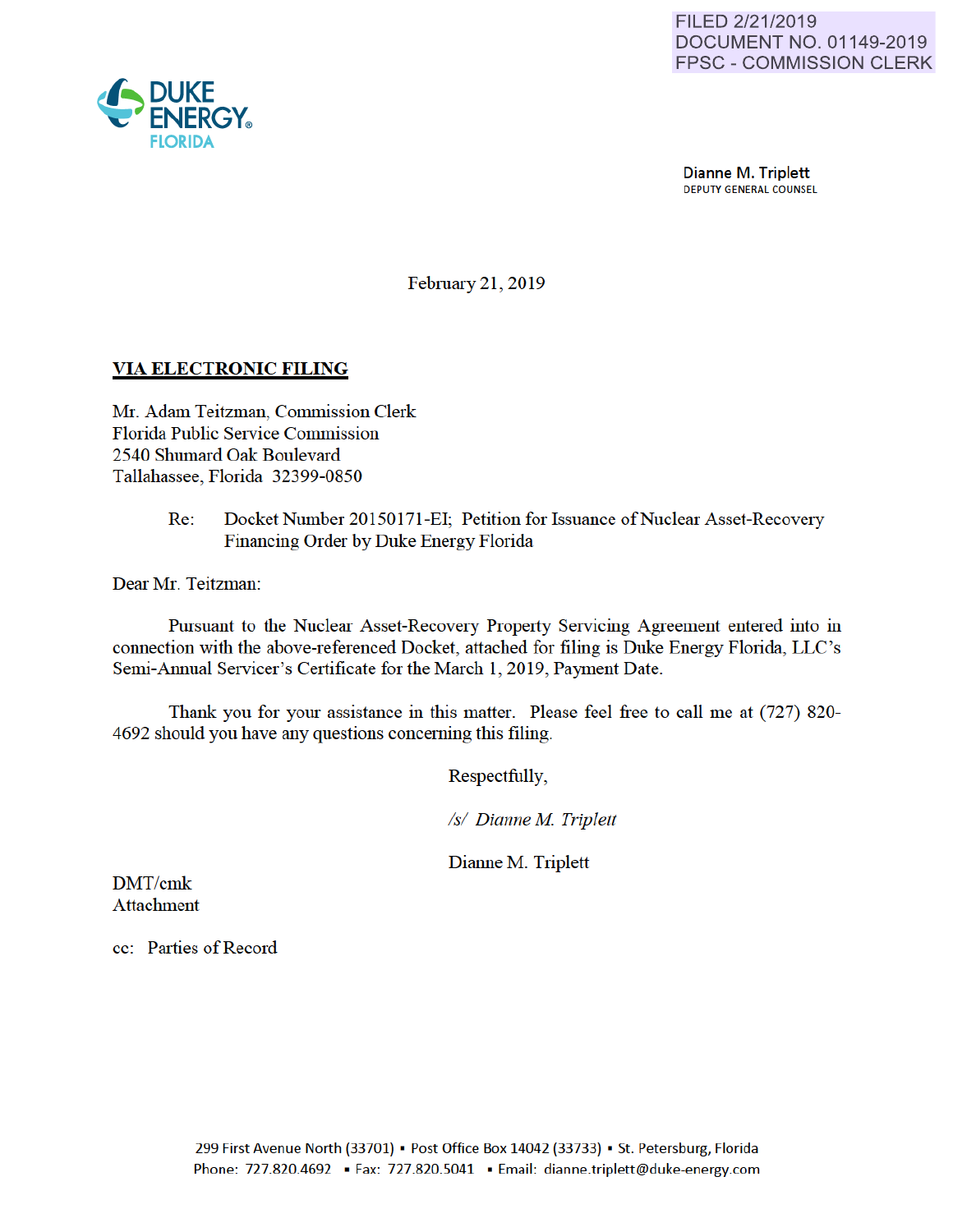# **CERTIFICATE OF SERVICE**

I HEREBY CERTIFY that a true and correct copy of the foregoing has been furnished via electronic mail to the following this  $21<sup>st</sup>$  day of February, 2019.

|                                             | /s/ Dianne M. Triplett                              |
|---------------------------------------------|-----------------------------------------------------|
|                                             | Attorney                                            |
| Theresa L. Tan                              |                                                     |
| Office of the General Counsel               | C. Rehwinkel / J. Kelly<br>Office of Public Counsel |
|                                             |                                                     |
| <b>Florida Public Service Commission</b>    | c/o The Florida Legislature                         |
| 2540 Shumard Oak Blyd.                      | 111 West Madison Street, Room 812                   |
| Tallahassee, FL 32399-0850                  | Tallahassee, FL 32399-1400                          |
| ltan@psc.state.fl.us                        | rehwinkel.charles@leg.state.fl.us                   |
|                                             | kelly.jr@leg.state.fl.us                            |
| Jon C. Moyle, Jr. / Karen A. Putnal         |                                                     |
| 118 North Gadsden Street                    | James W. Brew                                       |
| Tallahassee, FL 32301                       | <b>Stone Law Firm</b>                               |
| jmoyle@moylelaw.com                         | 1025 Thomas Jefferson Street, NW                    |
| kputnal@moylelaw.com                        | Eighth Floor, West Tower                            |
|                                             | Washington, DC 20007-5201                           |
| Robert Scheffel Wright / John T. LaVia, III | jbrew@smxblaw.com                                   |
| <b>Gardner Law Firm</b>                     |                                                     |
| 1300 Thomaswood Drive                       |                                                     |
| Tallahassee, FL 32308                       |                                                     |
| schef@gbwlegal.com                          |                                                     |
| jlavia@gbwlegal.com                         |                                                     |
|                                             |                                                     |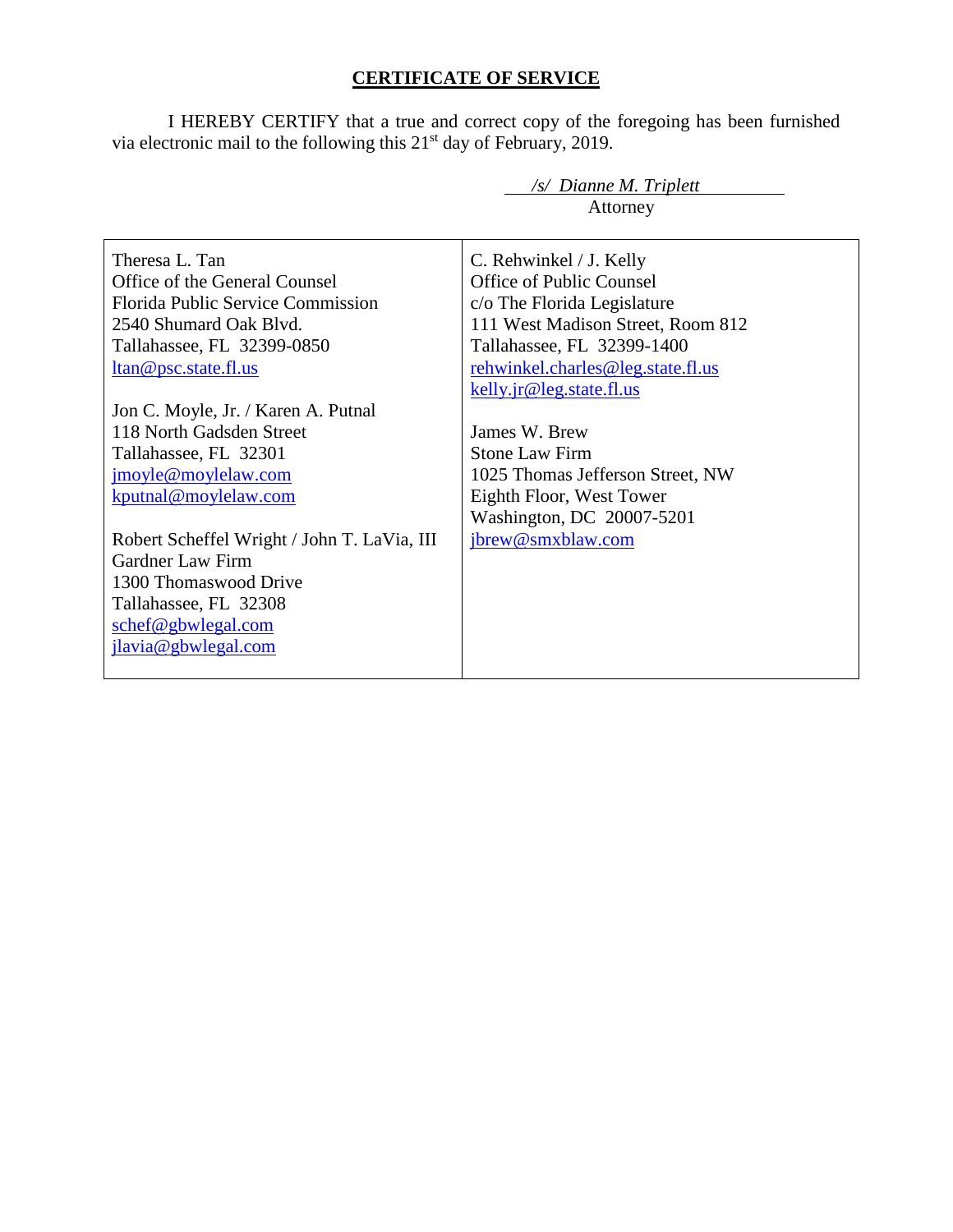## SEMI-ANNUAL SERVICER'S CERTIFICATE

Pursuant to Section 4.01(c)(ii) of the Nuclear Asset-Recovery Property Servicing Agreement, dated as of June 22, 2016 (Servicing Agreement), by and between DUKL ENERGY FLORIDA, LLC, as servicer (Servicer), and Duke Energy Florida Project Finance, LLC, the Servicer does hereby certify, for the March 1, 2019, Payment Date (Current Payment Date), as follows:

Capitalized terms used but not defined herein have their respective meanings as set forth in the Servicing Agreement. References herein to certain sections and subsections are references to the respective sections of the Servicing Agreement or the Indenture, as the context indicates.

Collection Periods: September 1, 2018 to February 28, 2019

Payment Date: March 1, 2019

 $\mathbf{1}$ . Collections Allocable and Aggregate Amounts Available for the Current Payment Date:

| j.   | Remittances for the September 2018 Collection Period |  | \$<br>7,528,173.86 |
|------|------------------------------------------------------|--|--------------------|
| ij.  | Remittances for the  October 2018  Collection Period |  | 10,004.186.05      |
| iii. | Remittances for the November 2018 Collection Period  |  | 7,828,925.80       |
| iv   | Remittances for the December 2018 Collection Period  |  | 6,918,677.76       |
| V.   | Remittances for the January 2019 Collection Period   |  | 5,947,100.37       |
| vi.  | Remittances for the February 2019 Collection Period  |  | 5,669,567.82       |
| vii. |                                                      |  |                    |

| ix.   | Investment Earnings on Capital Subaccount                 | 65.653.98     |
|-------|-----------------------------------------------------------|---------------|
| х.    | Investment Earnings on Excess Funds Subaccount            | 998.65        |
| XI.   | Investment Earnings on General Subaccount                 | 247,139.78    |
| xii.  | General Subaccount Balance (sum of i through xi above)    | 44.210.424.07 |
| xiii. | Excess Funds Subaccount Balance as of prior Payment Date  | 17.594.74     |
| XIV.  | Capital Subaccount Balance as of prior Payment Date       | 6,471,450.00  |
| XV.   | Collection Account Balance (sum of xii through xiv above) | 50,699,468.81 |

#### $2.$ Outstanding Amounts as of prior Payment Date:

|    | Series A     | 2018 | <b>Outstanding Amount</b>                              | 66,819,301.00    |
|----|--------------|------|--------------------------------------------------------|------------------|
| Ħ. | Series A     | 2021 | Outstanding Amount                                     | 150,000,000.00   |
| Ш. | Series A     | 2026 | <b>Outstanding Amount</b>                              | 436,000,000.00   |
|    | iv. Series A | 2032 | Outstanding Amount                                     | 250,000,000.00   |
| v. | Series A     | 2035 | Outstanding Amount                                     | 275,290,000.00   |
|    |              |      | vi. Aggregate Outstanding Amount of all Series A Bonds | 1,178,109,301.00 |

3. Required Funding/Payments as of Current Payment Date:

#### Principal

| i. | Series A 2018          | \$. | 28,651,452.00            |
|----|------------------------|-----|--------------------------|
|    | ii. Series A 2021      |     |                          |
|    | iii. Series A 2026     |     | $\overline{\phantom{0}}$ |
|    | iv. Series A 2032      |     | $\frac{1}{2}$            |
|    | v. Series A 2035       |     |                          |
|    | vi. All Series A Bonds |     | 28,651,452.00            |

**Principal Due**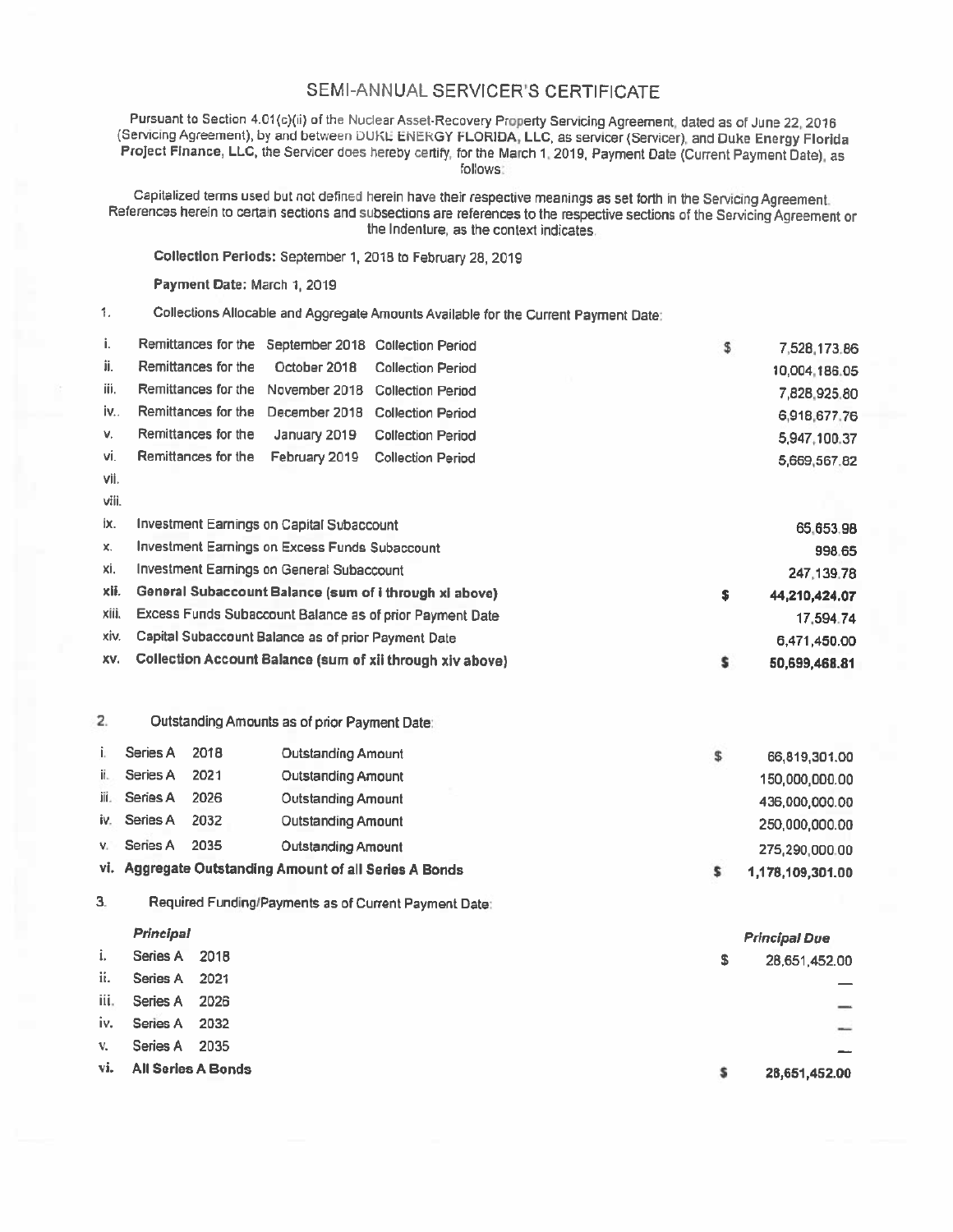|       | Interest                  |                                                                                        |                         |     |                    |                                      |        |    |                         |  |
|-------|---------------------------|----------------------------------------------------------------------------------------|-------------------------|-----|--------------------|--------------------------------------|--------|----|-------------------------|--|
|       | <b>WAL</b>                | Interest<br>Rate                                                                       | Days in interest Period |     |                    | <b>Principal Balance</b>             |        |    | Interest Due            |  |
| v.    | Series A 2018             | 1.196%                                                                                 |                         | 180 | s.                 | 66,819,301.00                        | ŝ.     |    | 399,579.00              |  |
| vi.   | Series A 2021             | 1.731%                                                                                 |                         | 180 |                    | 150,000,000.00                       |        |    | 1,298,250.00            |  |
| vii.  | Series A 2026             | 2.538%                                                                                 |                         | 180 |                    | 436,000,000.00                       |        |    | 5,532,840.00            |  |
| viii. | Series A 2032             | 2.858%                                                                                 |                         | 180 |                    | 250,000,000.00                       |        |    | 3,572,500.00            |  |
| ix.   | Series A 2035             | 3.112%                                                                                 |                         | 180 |                    | 275,290,000.00                       |        |    | 4,283,512.40            |  |
| x.    | <b>All Series A Bonds</b> |                                                                                        |                         |     |                    |                                      | \$     |    | 15,086,681.40           |  |
|       |                           |                                                                                        |                         |     |                    | <b>Required Level</b>                |        |    | <b>Funding Required</b> |  |
| xi.   | Capital Account           |                                                                                        |                         |     | \$                 | 6,471,450.00                         | \$     |    |                         |  |
|       |                           |                                                                                        |                         |     |                    |                                      |        |    |                         |  |
| 4.    |                           | Allocation of Remittances as of Current Payment Date Pursuant to 8.02(e) of Indenture. |                         |     |                    |                                      |        |    |                         |  |
| i.    |                           | Trustee Fees and Expenses; Indemnity Amounts                                           |                         |     |                    |                                      |        | \$ |                         |  |
| ii.   | Servicing Fee             |                                                                                        |                         |     |                    |                                      |        |    | 323,572.50              |  |
| iii.  | <b>Administration Fee</b> |                                                                                        |                         |     |                    |                                      |        |    | 25,000.00               |  |
| İ٧.   | <b>Operating Expenses</b> |                                                                                        |                         |     |                    |                                      |        |    | 50,329.62               |  |
|       |                           |                                                                                        |                         |     |                    | Per \$1,000 of<br>Original Principal |        |    |                         |  |
|       | Series A Bonds            |                                                                                        |                         |     | Aggregate          | Amount                               |        |    |                         |  |
| V.    |                           | Semi-Annual Interest (including any past-due for prior periods)                        |                         |     |                    |                                      |        | \$ | 15,086,681.40           |  |
| 1.    | Series A 2018             |                                                                                        | \$                      |     | 399,579.00 \$      |                                      | 2.18   |    |                         |  |
| 2.    | Series A 2021             |                                                                                        |                         |     | 1,298,250.00       |                                      | 8.66   |    |                         |  |
| 3.    | Series A 2026             |                                                                                        |                         |     | 5,532,840.00       |                                      | 12.69  |    |                         |  |
| 4.    | Series A 2032             |                                                                                        |                         |     | 3,572,500.00       |                                      | 14.29  |    |                         |  |
| 5.    | Series A 2035             |                                                                                        |                         |     | 4,283,512.40       |                                      | 15.56  |    |                         |  |
|       |                           |                                                                                        |                         |     |                    |                                      |        |    |                         |  |
| vi.   |                           | Principal Due and Payable as a Result of an Event of Default or on Final Maturity Date |                         |     |                    |                                      |        | \$ |                         |  |
| 1.    | Series A 2018             |                                                                                        | \$                      |     |                    | — s                                  |        |    |                         |  |
| 2.    | Series A 2021             |                                                                                        |                         |     |                    |                                      |        |    |                         |  |
| 3.    | Series A 2026             |                                                                                        |                         |     |                    |                                      |        |    |                         |  |
| 4.    | Series A 2032             |                                                                                        |                         |     |                    |                                      |        |    |                         |  |
| 5.    | Series A 2035             |                                                                                        |                         |     |                    |                                      |        |    |                         |  |
| vii.  | Semi-Annual Principal     |                                                                                        |                         |     |                    |                                      |        |    |                         |  |
| 1.    | Series A 2018             |                                                                                        |                         |     |                    |                                      |        | s  | 28,651,452.00           |  |
| 2.    | Series A 2021             |                                                                                        |                         |     | \$28,651,452.00 \$ |                                      | 156.57 |    |                         |  |
| 3.    | Series A 2026             |                                                                                        |                         |     |                    |                                      |        |    |                         |  |
| 4.    | Series A 2032             |                                                                                        |                         |     |                    |                                      |        |    |                         |  |
| 5.    | Series A 2035             |                                                                                        |                         |     |                    |                                      |        |    |                         |  |
|       |                           |                                                                                        |                         |     |                    |                                      |        |    |                         |  |
| Viii. |                           | Other unpaid Operating Expenses                                                        |                         |     |                    |                                      |        | \$ |                         |  |
| ix.   |                           | Funding of Capital Subaccount (to required level)                                      |                         |     |                    |                                      |        |    | (9,712,71)              |  |
| Х.    |                           | Capital Subaccount Return to Duke Energy Florida                                       |                         |     |                    |                                      |        |    | 100,696.00              |  |
| хi,   |                           | Withdrawals from Excess Funds Subaccount                                               |                         |     |                    |                                      |        |    | (17, 594.74)            |  |
| xii.  |                           | Released to Issuer upon Retirement of all Series Bonds                                 |                         |     |                    |                                      |        |    |                         |  |
| xiii. |                           | Aggregate Remittances as of Current Payment Date                                       |                         |     |                    |                                      |        |    | 44,210,424.07           |  |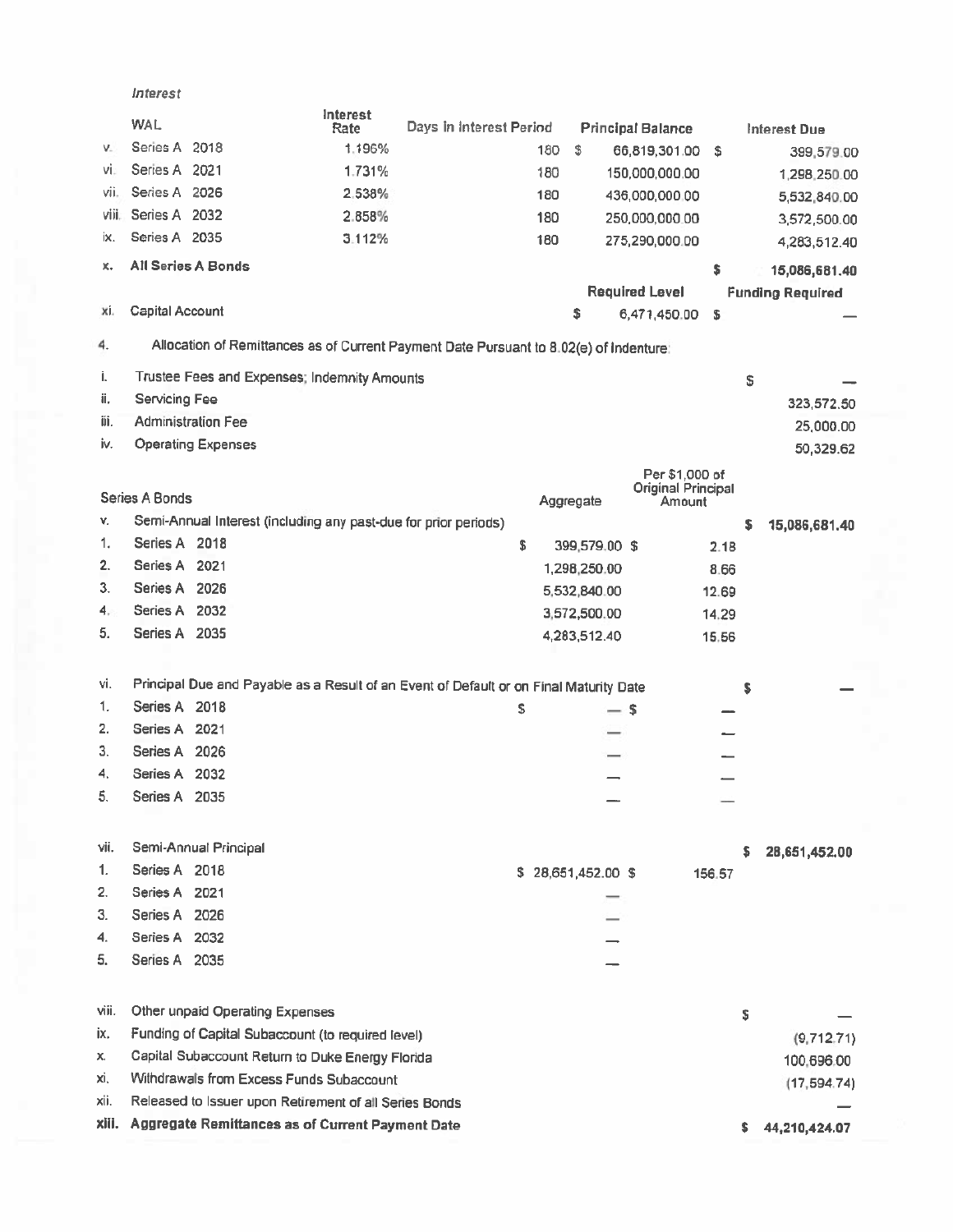Outstanding Amount and Collection Account Balance as of Current Payment Date (after giving effect to payments to be<br>made on such Payment Date); 5.

| i.    | Series A 2018                                      | s | 38,167,849.00    |
|-------|----------------------------------------------------|---|------------------|
| ii.   | Series A 2021                                      |   | 150,000,000,00   |
| iii.  | Series A 2026                                      |   | 436,000,000.00   |
| iv.   | Series A 2032                                      |   | 250,000,000.00   |
| V.    | Series A 2035                                      |   | 275,290,000.00   |
| vi.   | Aggregate Outstanding Amount of all Series A Bonds | s | 1,149,457,849.00 |
| vii.  | <b>Excess Funds Subaccount Balance</b>             |   |                  |
| viii. | Capital Subaccount Balances                        |   | 6,461,737.29     |
| ix.   | <b>Aggregate Collection Account Balance</b>        | s | 6,461,737.29     |

Subaccount Withdrawals as of Current Payment Date (if applicable, pursuant to Section 8.02(e) of Indenture):  $6. \,$ 

| i.   | <b>Excess Funds Subaccount</b>                                                  | S. | 17,594.74 |
|------|---------------------------------------------------------------------------------|----|-----------|
| ü.   | Capital Subaccount                                                              |    | 9,712.71  |
| iii. | <b>Total Withdrawals</b>                                                        | \$ | 27,307.45 |
| 7.   | Shortfalls in Interest and Principal Payments as of Current Payment Date:       |    |           |
| í,   | Semi-annual Interest                                                            |    |           |
|      | Series A 2018                                                                   | \$ |           |
|      | Series A 2021                                                                   |    |           |
|      | Series A 2026                                                                   |    |           |
|      | Series A 2032                                                                   |    |           |
|      | Series A 2035                                                                   |    |           |
|      | Total                                                                           | \$ |           |
| ii.  | Semi-annual Principal                                                           |    |           |
|      | Series A 2018                                                                   | \$ |           |
|      | Series A 2021                                                                   |    |           |
|      | Series A 2026                                                                   |    |           |
|      | Series A 2032                                                                   |    |           |
|      | Series A 2035                                                                   |    |           |
|      | Total                                                                           | \$ |           |
| 8.   | Shortfalls in Payment of Return on Invested Capital as of Current Payment Date: |    |           |
| Î.   | Return on Invested Capital                                                      | \$ |           |
| 9.   | Shortfalls in Required Subaccount Levels as of Current Payment Date:            |    |           |
| i.   | Capital Subaccount                                                              | \$ | 9,712.71  |